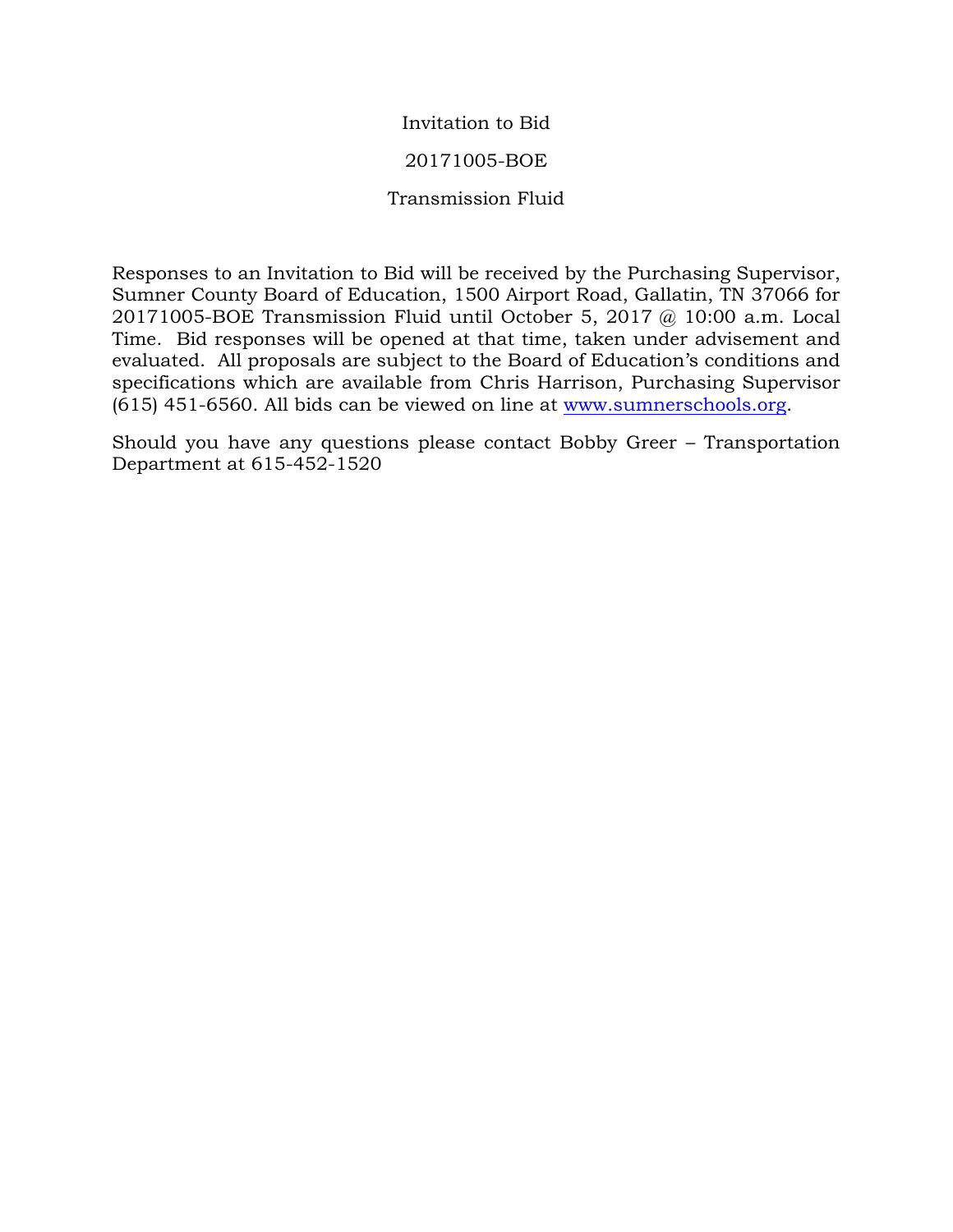## **SUMNER COUNTY BOARD OF EDUCATION REQUEST FOR QUOTATION**

Please Submit (3) copies of this quotation

### **Bid No.: 20171005-BOE Date Released: September 18, 2017**

Bid subject to the Standard Terms and Conditions provided. Bid must be received by:

Date/Time: October 5, 2017 @ 10:00 a.m. Local Time Address: Sumner County Board of Education Attn: Purchasing Supervisor 1500 Airport Road Gallatin, TN 37066

#### **THIS IS NOT AN ORDER**

| ITEM NO. | UNIT | <b>DESCRIPTION</b>                                                                                                 | UNIT PRICE |
|----------|------|--------------------------------------------------------------------------------------------------------------------|------------|
|          | Each | Transmission Fluid (TES-295 Approved (Allison<br>$\geq$ 230 gallon or 55 gallon drum                               |            |
|          |      | Brand                                                                                                              |            |
|          |      | <b>Container Size</b>                                                                                              |            |
|          |      | <b>NOTE:</b> The Unit Price shall be valid for one year beginning<br>September 1, 2017 and ending August 31, 2018. |            |

\*All pricing shall be considered fixed for the duration of the contract term.

\*\* BIDDER IS TO COMPLETE INFORMATION AND SIGN BID BELOW

By checking this box, Proposer agrees that SCS reserves the right to extend the terms, conditions, and prices of this contract to other Institutions (such as State, Local and/or Public Agencies) who express an interest in participating in any contract that results from this RFQ. Each of the piggyback Institutions will issue their own purchasing documents for the goods/services. Proposer agrees that SCS shall bear not responsibility or liability for any agreements between Proposer and the other Institution(s) who desire to exercise this option.

| (street) | (city, state, zip) |  |  |  |
|----------|--------------------|--|--|--|
|          |                    |  |  |  |
|          |                    |  |  |  |
|          |                    |  |  |  |
|          |                    |  |  |  |
| Date:    |                    |  |  |  |

**BID NUMBER 20171005-BOE Transmission Fluid**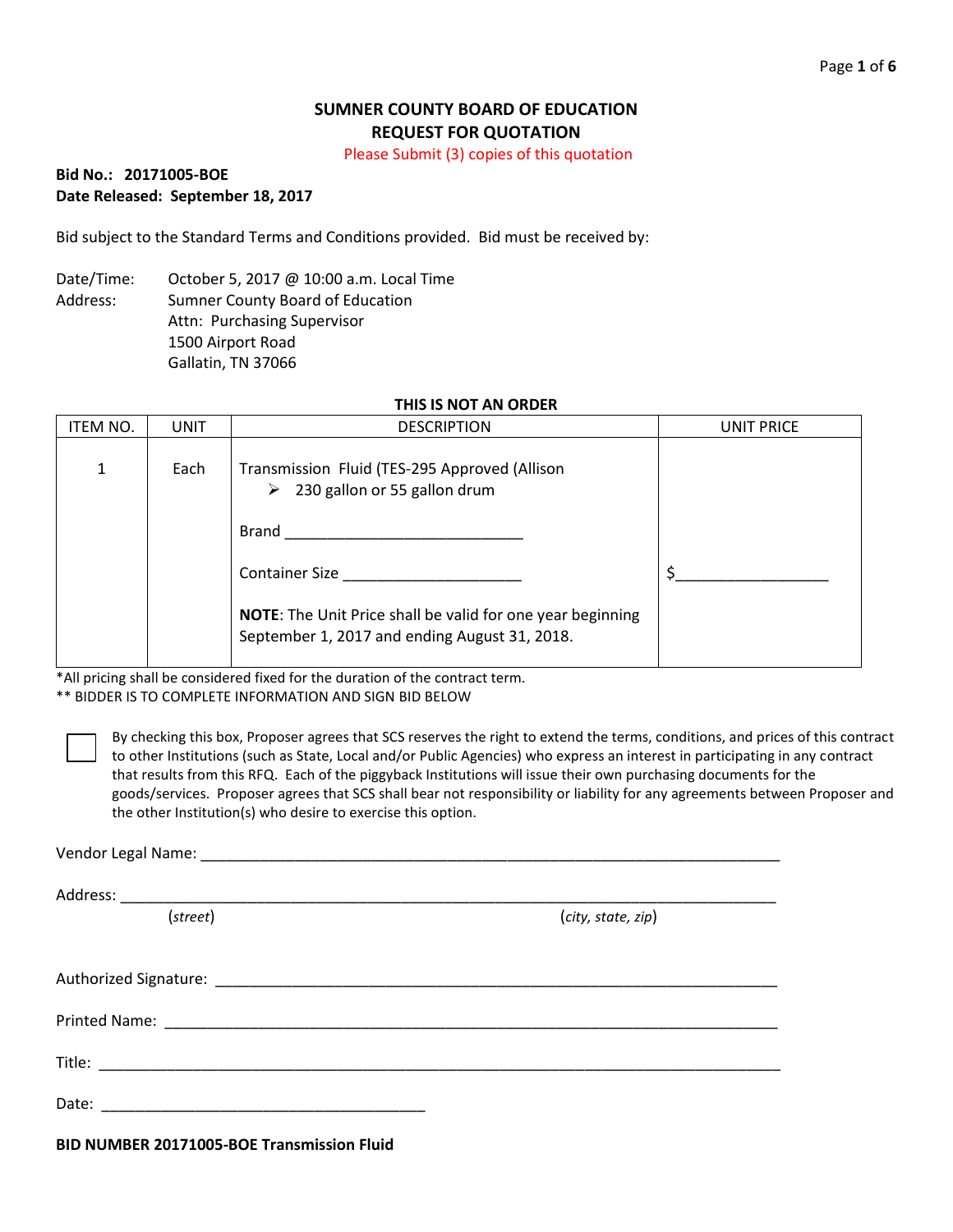# **NOTICE TO PROPOSERS**

There may be one or more amendments to this RFQ. In order to receive communication for any such amendments issued specifically to this RFQ, the proposer must provide the information requested below to the Sumner County Board of Education (SCS) Purchasing Department. The information may be sent by email to: Chris Harrison, Purchasing Supervisor, chris.harrison@sumnerschools.org. SCS will send amendments only to those proposers which complete and return this information in a timely manner.

| RFQ Number:             | 20171005-BOE Transmission Fluid |
|-------------------------|---------------------------------|
| Company Name:           |                                 |
| <b>Mailing Address:</b> |                                 |
|                         |                                 |
|                         |                                 |
| <b>Phone Number:</b>    |                                 |
| Contact Person:         |                                 |
| Email Address:          |                                 |
|                         |                                 |

Emailed amendments will be sent in a Microsoft Word (Office for Windows) or Portable Document Format (pdf) format. Any alterations to the document made by the proposer may be grounds for rejection of proposal, cancellation of any subsequent award or any other legal remedies available to SCS.

Amendments will also be posted on the SCS website **https://sumnerschools.org/index.php/current-bids-and-rfps** and attached to the solicitation listing as a PDF or WORD file. Check the particular solicitation on the Current Bids and RFPs webpage for any posted amendments.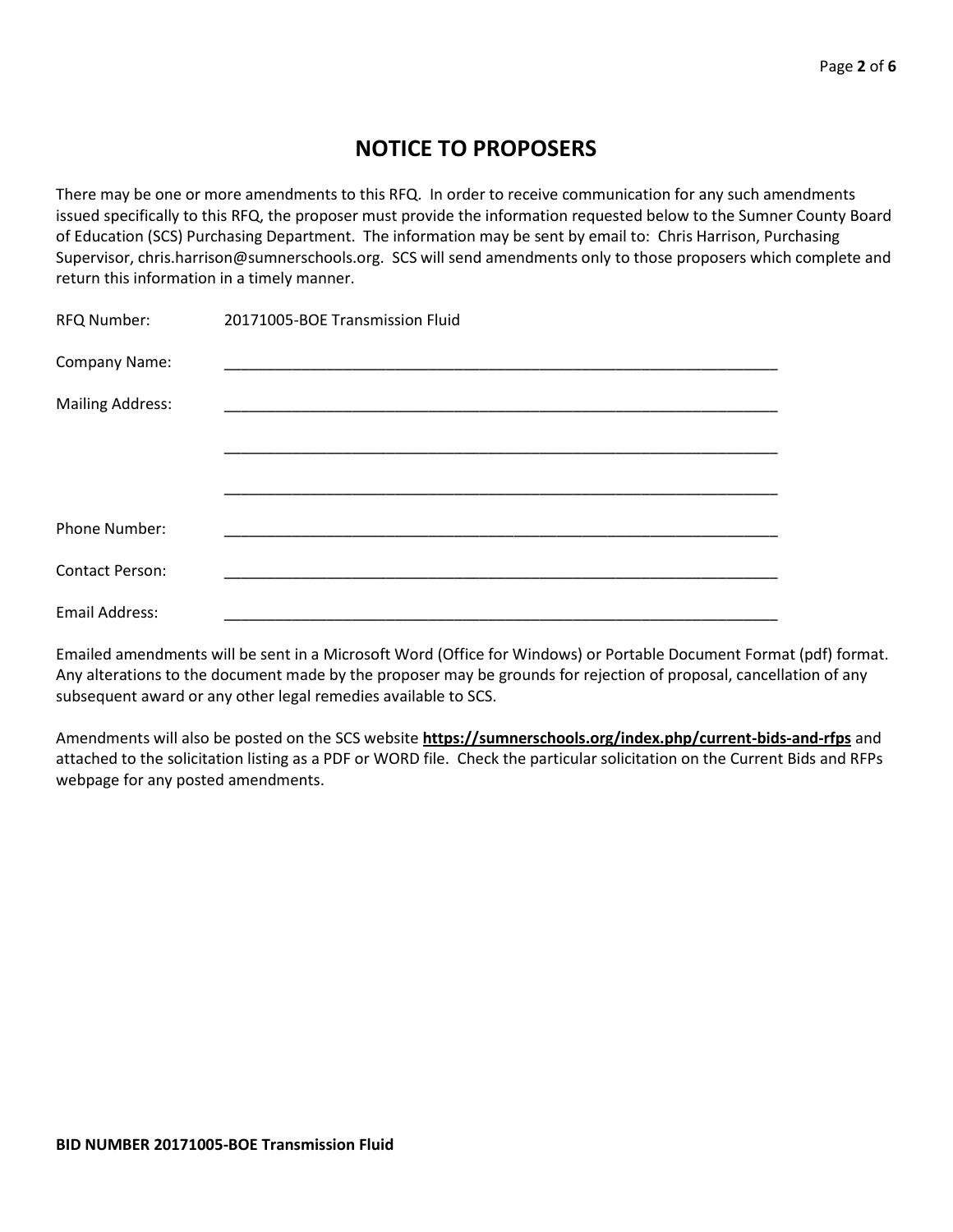|                               | 1 Name (as shown on your income tax return). Name is required on this line; do not leave this line blank.                                                                                                                                                                                                                        |                                                   |                                                                                                         |  |  |  |
|-------------------------------|----------------------------------------------------------------------------------------------------------------------------------------------------------------------------------------------------------------------------------------------------------------------------------------------------------------------------------|---------------------------------------------------|---------------------------------------------------------------------------------------------------------|--|--|--|
| $\sim$<br>page<br>5           | 2 Business name/disregarded entity name, if different from above                                                                                                                                                                                                                                                                 |                                                   |                                                                                                         |  |  |  |
|                               | 3 Check appropriate box for federal tax classification; check only one of the following seven boxes:<br>Individual/sole proprietor or<br>C Corporation<br>S Corporation<br>Partnership<br>single-member LLC                                                                                                                      | Trust/estate                                      | 4 Exemptions (codes apply only to<br>certain entities, not individuals; see<br>instructions on page 3): |  |  |  |
|                               | Limited liability company. Enter the tax classification (C=C corporation, S=S corporation, P=partnership) ▶                                                                                                                                                                                                                      | Exempt payee code (if any)                        |                                                                                                         |  |  |  |
| Instructions<br>Print or type | Note. For a single-member LLC that is disregarded, do not check LLC; check the appropriate box in the line above for<br>the tax classification of the single-member owner.                                                                                                                                                       | Exemption from FATCA reporting<br>code (if any)   |                                                                                                         |  |  |  |
|                               | Other (see instructions) ▶                                                                                                                                                                                                                                                                                                       | (Applies to accounts maintained outside the U.S.) |                                                                                                         |  |  |  |
| Specific<br>See               | 5 Address (number, street, and apt. or suite no.)                                                                                                                                                                                                                                                                                |                                                   | Requester's name and address (optional)                                                                 |  |  |  |
|                               | 6 City, state, and ZIP code                                                                                                                                                                                                                                                                                                      |                                                   |                                                                                                         |  |  |  |
|                               | 7 List account number(s) here (optional)                                                                                                                                                                                                                                                                                         |                                                   |                                                                                                         |  |  |  |
| Part I                        | <b>Taxpayer Identification Number (TIN)</b>                                                                                                                                                                                                                                                                                      |                                                   |                                                                                                         |  |  |  |
|                               | Enter your TIN in the appropriate box. The TIN provided must match the name given on line 1 to avoid                                                                                                                                                                                                                             | Social security number                            |                                                                                                         |  |  |  |
|                               | backup withholding. For individuals, this is generally your social security number (SSN). However, for a<br>resident alien, sole proprietor, or disregarded entity, see the Part I instructions on page 3. For other<br>entities, it is your employer identification number (EIN). If you do not have a number, see How to get a |                                                   |                                                                                                         |  |  |  |
|                               | TIN on page 3.                                                                                                                                                                                                                                                                                                                   | or                                                |                                                                                                         |  |  |  |
|                               | Note, If the account is in more than one name, see the instructions for line 1 and the chart on page 4 for                                                                                                                                                                                                                       |                                                   | <b>Employer identification number</b>                                                                   |  |  |  |

**Certification** Part II

Under penalties of perjury, I certify that:

quidelines on whose number to enter.

- 1. The number shown on this form is my correct taxpayer identification number (or I am waiting for a number to be issued to me); and
- 2. I am not subject to backup withholding because: (a) I am exempt from backup withholding, or (b) I have not been notified by the Internal Revenue Service (IRS) that I am subject to backup withholding as a result of a failure to report all interest or dividends, or (c) the IRS has notified me that I am no longer subject to backup withholding; and

3. I am a U.S. citizen or other U.S. person (defined below); and

4. The FATCA code(s) entered on this form (if any) indicating that I am exempt from FATCA reporting is correct.

Certification instructions. You must cross out item 2 above if you have been notified by the IRS that you are currently subject to backup withholding because you have failed to report all interest and dividends on your tax return. For real estate transactions, item 2 does not apply. For mortgage interest paid, acquisition or abandonment of secured property, cancellation of debt, contributions to an individual retirement arrangement (IRA), and generally, payments other than interest and dividends, you are not required to sign the certification, but you must provide your correct TIN. See the instructions on page 3.

| Sign | <b>Signature of</b>               |  |  |
|------|-----------------------------------|--|--|
| Here | U.S. person $\blacktriangleright$ |  |  |

#### **General Instructions**

Section references are to the Internal Revenue Code unless otherwise noted. Future developments. Information about developments affecting Form W-9 (such as legislation enacted after we release it) is at www.irs.gov/fw9.

#### **Purpose of Form**

An individual or entity (Form W-9 requester) who is required to file an information return with the IRS must obtain your correct taxpayer identification number (TIN) which may be your social security number (SSN), individual taxpayer identification number (ITIN), adoption taxpayer identification number (ATIN), or employer identification number (EIN), to report on an information return the amount paid to you, or other amount reportable on an information return. Examples of information returns include, but are not limited to, the following:

- · Form 1099-INT (interest earned or paid)
- . Form 1099-DIV (dividends, including those from stocks or mutual funds)
- · Form 1099-MISC (various types of income, prizes, awards, or gross proceeds)
- . Form 1099-B (stock or mutual fund sales and certain other transactions by brokers)
- · Form 1099-S (proceeds from real estate transactions)
- · Form 1099-K (merchant card and third party network transactions)

Date **P** 

- · Form 1098 (home mortgage interest), 1098-E (student loan interest), 1098-T (tuition)
- · Form 1099-C (canceled debt)
- . Form 1099-A (acquisition or abandonment of secured property)

Use Form W-9 only if you are a U.S. person (including a resident alien), to provide your correct TIN.

If you do not return Form W-9 to the requester with a TIN, you might be subject to backup withholding. See What is backup withholding? on page 2. By signing the filled-out form, you:

1. Certify that the TIN you are giving is correct (or you are waiting for a number to be issued),

2. Certify that you are not subject to backup withholding, or

3. Claim exemption from backup withholding if you are a U.S. exempt payee. If applicable, you are also certifying that as a U.S. person, your allocable share of any partnership income from a U.S. trade or business is not subject to the withholding tax on foreign partners' share of effectively connected income, and

4. Certify that FATCA code(s) entered on this form (if any) indicating that you are exempt from the FATCA reporting, is correct. See What is FATCA reporting? on page 2 for further information.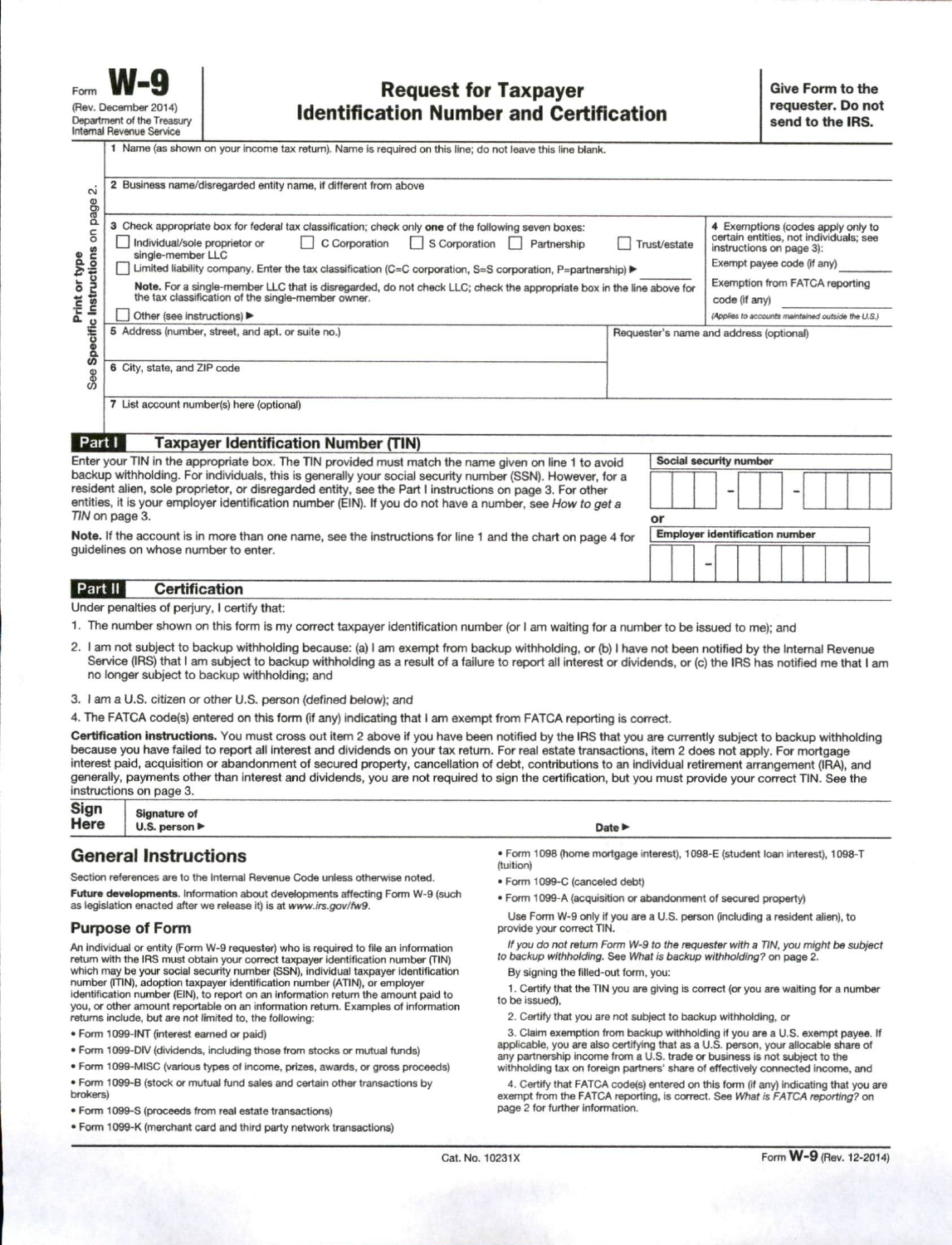## **SUMNER COUNTY BOARD OF EDUCATION REQUEST FOR QUOTATION 20171005-BOE Transmission Fluid**

The Sumner County Board of Education, herein known as "SCS", is soliciting RFQ 20171005-BOE for an annual bid for the purchase of Transmission Fluid. The contract will be valid from September 1, 2017 thru August 31, 2018. The purpose of this bid is to secure fixed pricing for Transmission Fluid to be valid for a period of twelve (12) months.

- The contractor shall be required to supply, upon authorized request, transmission fluid to the SCS Transportation Department located at 1500 Airport Road, Gallatin, TN 37066.
- The unit price must include cost of delivery to the SCS Transportation Department.
- SCS make no guarantee for an annual purchase quantity.

## TRANSMISSION FLUID SPECIFICATIONS:

- Must meet TES 295 Approved (Allison )
- Must have, at a minimum, a remaining shelf life of twelve (12) months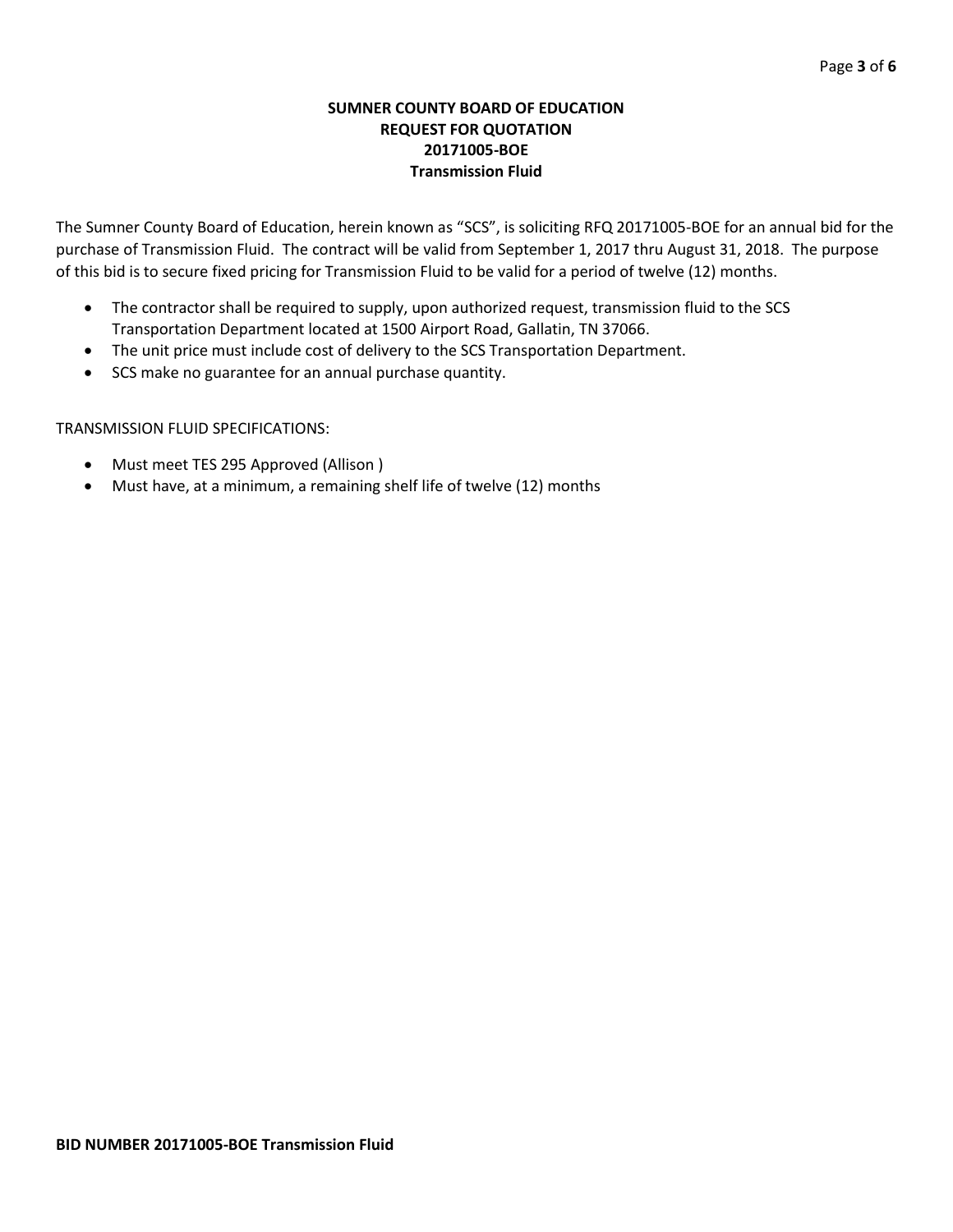### **STANDARD PURCHASING TERMS & CONDITIONS SUMNER COUNTY BOARD OF EDUCATION (SCS)**

#### **1. PREPARATION AND SUBMISSION OF BID.**

- **a.** Failure to examine any drawings**,** specifications, or instructions will be at the bidder's risk. Any deviation from the stated terms, conditions and specifications must be coordinated with and approved in writing by the SCS Purchasing Supervisor.
- **b.** BID SUBMITTAL / SIGNATURE: Bid shall give the full name and business address of the bidder. If the bidder is a corporation, the name shall be stated as it is in the corporate charter. Bids must be signed in ink by the bidder's authorized agent. Unsigned bids will be rejected. Bids are to be sealed and the outside of the envelope is to reference the bid number. The person signing the bid must show his title, and if requested by the institution, must furnish satisfactory proof of his or her authority to bind his or her company in contract. Bidder understands that by submitting a bid with an authorized signature, it shall constitute an offer to the institution. Bids must be typewritten or in ink; otherwise they may not be considered. Purchase orders will be issued to the firm name appearing on the W9. Facsimile responses will not be considered.
- **c.** All bids that exceed \$25,000 must have the Company Name, License Number, Expiration Date thereof and License Classification of Contractor listed on the outside of the sealed envelope, as required by State of Tennessee Code Annotated 62-6-119.
- **d.** Bids are to be received in the location designated on the bid no later than the specified date and time. Late bids will NOT be opened or considered.
- **e.** No erasures permitted. Errors may be crossed out and corrections printed in ink or typewritten adjacent to error and must be initialed in ink by person signing bid.
- **f.** Specifications: Reference to available specifications shall be sufficient to make the terms of the specifications binding on the bidder. The use of the name of a manufacturer, or any special brand or make in describing an item does not restrict the bidder to that manufacturer or specific article, unless specifically stated. Comparable products of other manufacturers will be considered if proof of compatibility is contained in the bid. Bidders are required to notify SCSs RFQ Coordinator whenever specifications/procedures are not perceived to be fair and open. The articles on which the bids are submitted must be equal or superior to that specified. Informative and Descriptive Literature: The bidder must show brand or trade names of the articles bid, when applicable. It shall be the responsibility of the vendor, including vendors whose product is referenced, to furnish with the bid such specifications, catalog pages, brochures or other data as will provide an adequate basis for determining the quality and functional capabilities of the product offered. Failure to provide this data may be considered valid justification for rejection of bid.
- **g.** Samples: Samples of items when called for, must be furnished free of expense, and if not destroyed will, upon vendor's request within ten (10) days of bid opening, be returned at the bidder's expense. Each sample must be labeled with the bidder's name, manufacturer's brand name and number, bid number and item reference.
- **h.** Time of Performance: The number of calendar days in which delivery is to be made after receipt of order shall be stated in the bid and may be a factor in making an award, price notwithstanding. If no delivery time is stated in the bid, bidder agrees that delivery is to be made within two weeks (10 business days) of order.
- **i.** Transportation and delivery charges should be included in the price and be fully prepaid by the vendor to the destination specified in the bid. Bid prices shall include delivery of all items F.O.B. destination.
- **j.** New materials and supplies must be delivered unless otherwise specifically stated in the bid.
- **k.** Alternate/multiple bids will not be considered unless specifically called for in the bid.
- **l.** Only bids submitted on bid forms furnished by the Institution will be considered.
- **m.** By signing this bid where indicated, the bidder agrees to strictly abide by all local, state and federal statutes and regulations. The bidder further certifies that this bid is made without collusion or fraud.
- **n.** Failure to Bid/Error in Bid. In case of error in the extension of prices in the bid, the unit price will govern. Late bids will NOT be opened or considered. Bidders are cautioned to verify their bids before submission, as amendments received after the bid deadline will not be considered. No bid shall be altered, amended or withdrawn after opening. After bid opening, a bidder may withdraw a bid only when there is obvious clerical error such as a misplaced decimal point, or when enforcement of the bid would impose unconscionable hardship due to an error in the bid resulting in a quotation substantially below the other bids received. Bid withdrawals will be considered only upon written request of the bidder.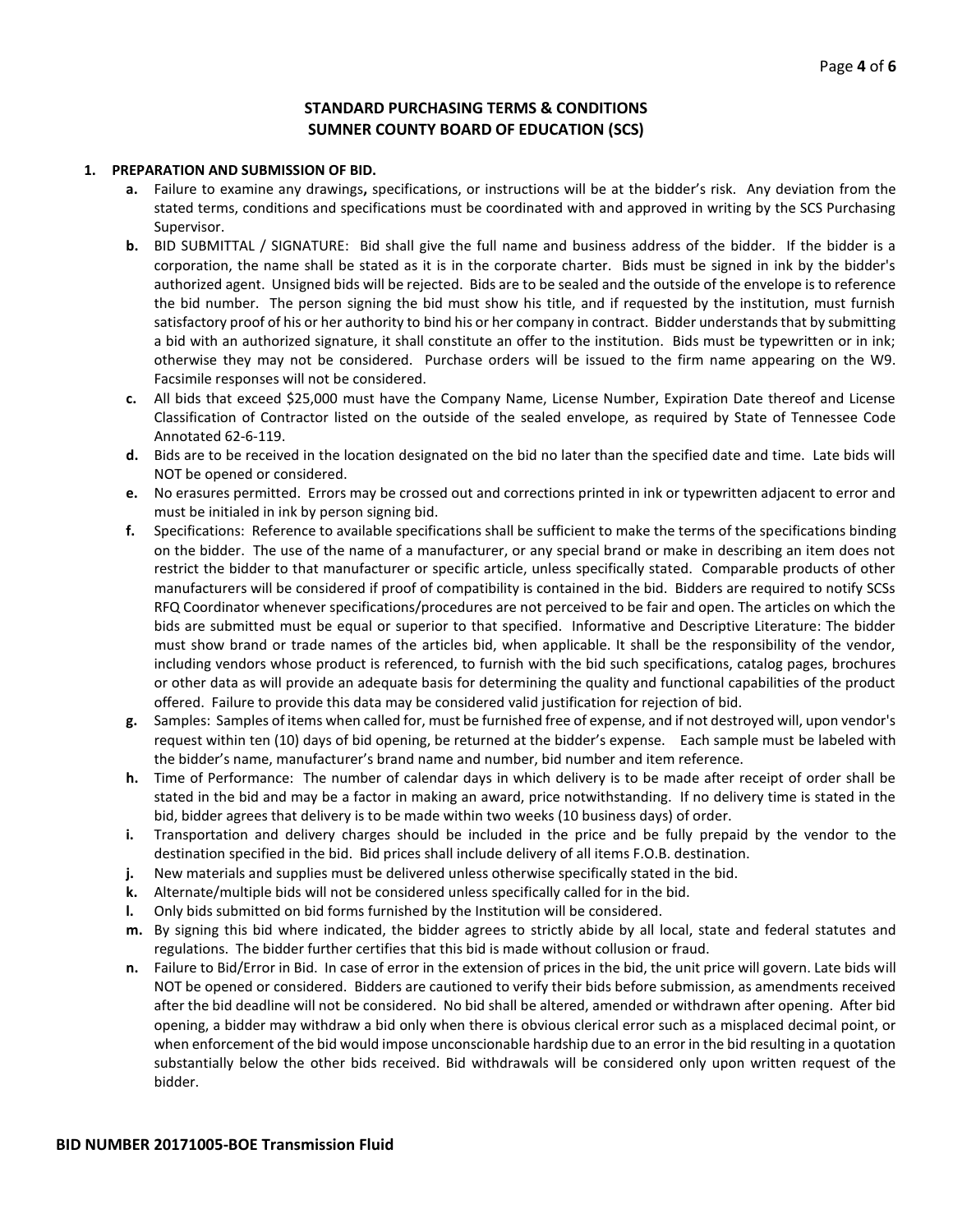- **2. OPEN RECORDS.** In order to comply with the provisions of the Tennessee Open Records Act, all bids will be publicly opened and are subject to public inspection after the award upon written request. Bidders may be present at bid opening. Summary information will be posted the SCS website, www.sumnerschools.org under the Invitation to Bid link.
- **3. ACCEPTANCE AND AWARD.** SCS reserves the right to reject any and all bids and to waive any informality in bids and, unless otherwise specified by the bidder to accept any item in the bid. Action to reject all bids shall be taken for unreasonably high prices, errors in the bid documents, cessation of need, unavailability of funds, or any other reason approved by SCS.
	- **a.** Contracts and purchases will be made with the lowest, responsive, responsible, qualified bidder. The quality of the articles to be supplied, their conformity with the specifications, their suitability to the requirements of the Institution, cash discount offered and the delivery terms will be taken into consideration.
	- **b.** SCS reserves the right to order up to 10% more or less than the quantity listed in the bid.
	- **c.** Prices quoted in the response (if any) are to be considered firm and binding until the terms and conditions of the RFQ are in the possession of SCS.
	- **d.** If a bidder fails to state a time within which a bid must be accepted, it is understood and agreed that the Institution shall have ninety (90) days to accept.
	- **e.** No purchase or contract is authorized or valid until the issuance of a SCS purchase order in accordance with SCS policy. No SCS employee is authorized to purchase equipment, supplies or services prior to the issuance of such a purchase order.
	- **f.** If the appropriate space is marked on the bid, other Institutions (such as State, Local and/or Public Agencies) may purchase off the contract during the same period as SCS.
	- **g.** The awarded bidder will be required to post a performance and payment bond in the amount of 25% of the contract price if it exceeds \$100,000 as stated by State of Tennessee Code Annotated 12-4-201.
	- **h.** If the project cost is in excess of \$25,000 a performance bond must be secured by the requesting part in an amount equal to the market improvement value.
- **4. PAYMENT**. Partial payments will not be approved unless justification for such payment can be shown. Terms will be net 30 days. Payment will not be made until all the conditions of the RFP/RFQ are inspected and approved as meeting all specifications by persons appointed by SCS.
- **5. DEFAULT OF SELECTED VENDOR.** In case of vendor default, SCS may procure the articles or services from other sources and hold the defaulting vendor responsible for any resulting cost. If the awarded vendor violates any terms of their response, the contract, SCS policy or any law, they may be disqualified from bidding for a period of two years for minor violations or longer for major violations. Bids from disqualified bidders will not be accepted during the period of disqualification.
- **6. INSPECTION OF PURCHASES.** Articles received which are not equivalent will not be accepted and will be picked up by the vendor or returned to vendor, shipping charges collect. SCS shall have a reasonable period in which to inspect and accept or reject materials without liability. If necessity requires SCS to use nonconforming materials, an appropriate reduction in payment may be made.
- **7. TAXES.** SCS is tax exempt; do not include taxes in quotation. Vendors making improvements or additions to, or performing repair work on real property for SCS are liable for any applicable sales or use tax on tangible personal property used in connection with the contract or furnished to vendors by the state for use under the contract.
- **8. NONDISCRIMINATION.** SCS is an equal opportunity employer. SCS and bidder agree to comply with Titles VI and VII of the Civil Rights Act of 1964, Title IX of the Education Amendments of 1972, Section 504 of the Rehabilitation Act of 1973, Executive Order 11,246, the Americans with Disabilities Act of 1990 and the related regulations to each. Each party assures that it will not discriminate against any individual including, but not limited to employees or applicants for employment and/or students, because of race, religion, creed, color, sex, age, disability, veteran status or national origin. In the event that any claims should arise with regards to violations of any such local, state or federal law, statues, rule or regulations, the vendor will indemnify and hold SCS harmless for any damages, including court costs or attorney fees, which might be incurred.